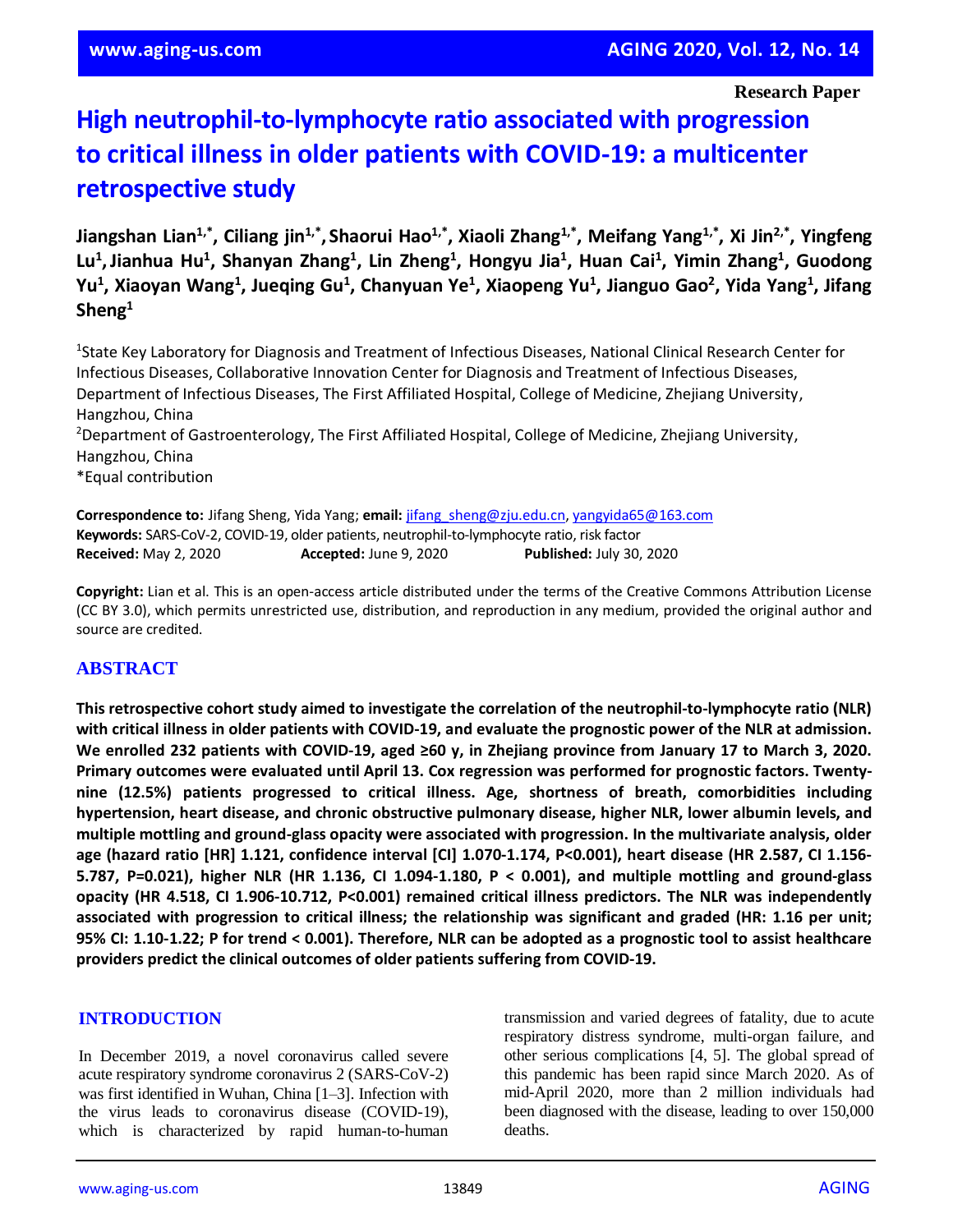In our previous study, we found that older patients with COVID-19 had significantly greater disease severities, as well as higher rates of critical-type disease and intensive care unit (ICU) admission than their younger counterparts outside Wuhan [6]. Wang et al. [7] found that patients treated in the ICU were older than those without ICU treatment in Wuhan. In the United States, Garg et al. [8] demonstrated that older adults had elevated rates of COVID-19-associated hospitalization, and the majority of people hospitalized with COVID-19 had underlying medical conditions. In Italy, a majority of critically ill patients with laboratory-confirmed COVID-19 who were admitted to ICUs were older men, and a large proportion of them required mechanical ventilation and high levels of positive end-expiratory pressure; the associated ICUrelated mortality was 26% [9].

Many studies have shown that older age is an independent risk factor for fatal outcomes in patients with COVID-19 [10–12]. Wang et al. investigated the characteristics of elderly patients with COVID-19 and the associated prognostic factors, and found that the presence of acute respiratory distress syndrome was a strong predictor of death. In addition, high lymphocyte levels were predictive of better outcomes [13]. Lymphopenia is a risk factor for severe illness and death among patients with COVID-19 [14].

The neutrophil-to-lymphocyte ratio (NLR) can be easily determined from the full blood count, and has been reported to be closely related to patients' overall inflammatory status.

Increasing NLR values are risk factors of mortality in not only infectious disease settings but also cancer [15, 16]. A study showed that the NLR is an independent risk factor of mortality in hospitalized patients with COVID-19 [17]. The identification of a good indicator of disease progression can aid clinicians in improving the effect of therapy and reducing the mortality related to COVID-19 without excessive medical resource use. Whether the NLR can predict progression to critical illness in older patients with COVID-19 requires further elucidated.

In this study, we investigated the correlation of the NLR with critical illness in older patients with COVID-19, to evaluate the prognostic power of the NLR at admission in the prediction of progression to critical illness.

# **RESULTS**

#### **Demographic and epidemiologic characteristics**

In this study, 232 older  $(≥60$  years) patients with confirmed COVID-19 were enrolled from January 17, 2020 to March 3, 2020 in Zhejiang province. Patients'

clinical outcomes were followed-up until April 13, 2020. As shown in Table 1, the median ages in the mild, severe, and critical disease groups were 66 years (interquartile range [IQR]: 63-70), 66 years (IQR: 62- 71) and 72 years (IQR: 68-81). The critical group showed a significantly higher age than the mild and severe groups  $(P<0.001)$ . The proportions of hypertension and heart disease in the critical group were 72.41% and 55.17%, respectively, which were significantly higher than those noted in the mild and severe groups  $(P<0.001)$ . One case  $(0.71\%)$  with mild disease, two (3.14%) with severe disease, and six (20.69%) with critical disease had chronic obstructive pulmonary disease (COPD) (*P*<0.001). There were no significant differences in the other coexisting medical conditions across the three groups, including the rates of diabetes, asthma, cancer, chronic liver disease, chronic renal disease, and immunosuppression.

#### **Clinical features and laboratory abnormalities**

On admission, the majority of cases showed decreased or normal leucocyte levels in all subtypes, as shown in Table 2. The median neutrophil levels in the mild, severe, and critical groups were  $3.22 \times 10^9$  /L [IQR: (2.59-4.20)  $\times 10^9$ ],  $3.50\times10^{9}/L$  [IQR: (2.70-4.80)  $\times10^{9}$ ], and  $6.65\times10^{9}/L$  [IQR:  $(3.51-9.70) \times 10^{9}$ ], respectively; the critical group showed significantly higher values than the mild and severe groups (P<0.001). The median lymphocyte levels in the mild, severe, and critical groups were  $1.26 \times 10^9$  /L [IQR: (0.90-1.60)  $\times 10^9$ ],  $0.98 \times 10^9$ /L [IQR: (0.70-1.26)  $\times 10^9$ ], and  $0.54 \times 10^{9}$ /L [IQR: (0.45-0.80)  $\times 10^{9}$ ], respectively. The critical group showed significantly lower values than the mild and severe groups (P<0.001). The platelet levels were lower in the critically group than the mild and severe groups, but were still within the normal range. The levels of lactate dehydrogenase, creatinine, C-reactive protein, and procalcitonin increased with increasing illness severity (P<0.05). There were no significant differences in the blood test results across the three groups, including the values of albumin, alanine aminotransferase, aspartate aminotransferase, total bilirubin, potassium, sodium, and blood urea nitrogen. Multiple mottling and ground-glass opacity were typical imaging manifestations noted in patients with COVID-19, and their prevalence rates in the mild, severe, and critical groups were 24.29%, 42.86%, and 68.97%, respectively (*P*<0.001).

#### **Treatment and outcomes**

All patients were isolated in designated hospitals and received supportive care as well as the currently recommended medications. As shown in Table 3, 135 cases (84.77%), 60 cases (95.24%), and 29 cases (100%) received antiviral treatment, including interferon-α sprays, arbidol hydrochloride capsules, and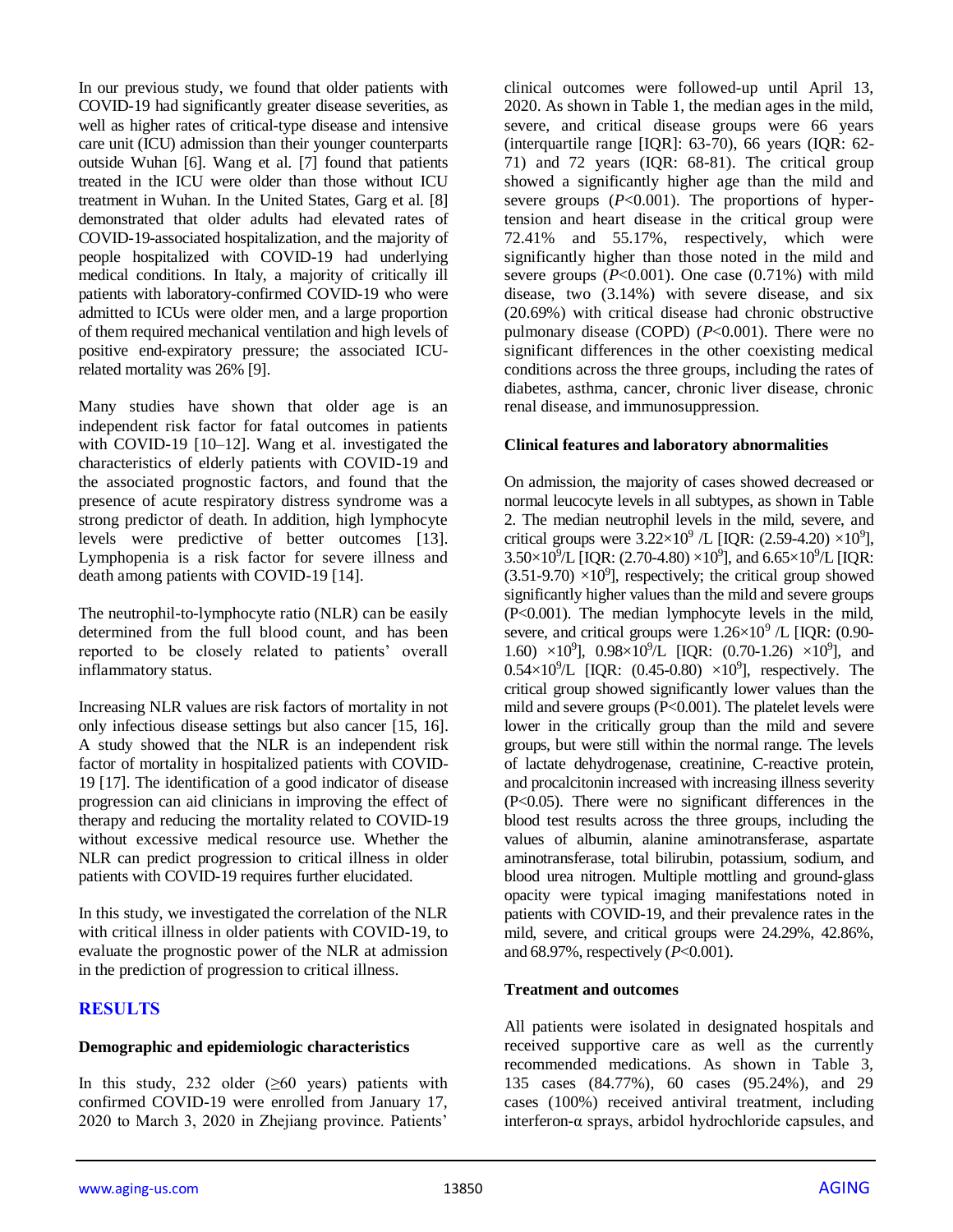| Characteristic                                                | Mild type (n=140)  | Severe type $(n=63)$ | Critical type (n=29) | P value |
|---------------------------------------------------------------|--------------------|----------------------|----------------------|---------|
| Age (years)                                                   | $66(63-70)$        | $66(62-71)$          | $72(68-81)$          | < 0.001 |
| Distribution                                                  |                    |                      |                      |         |
| $60-70y$                                                      | 102(72.86)         | 45(71.435)           | 7(24.14)             | < 0.001 |
| 70-80 y                                                       | 30(21.43)          | 14(22.22)            | 13(44.83)            | 0.025   |
| $\geq 80$ y                                                   | 8(5.71)            | 4(6.35)              | 9(31.03)             | < 0.001 |
| Sex (male)                                                    | 62(44.29)          | 28(44.44)            | 19(65.52)            | 0.102   |
| <b>Body mass index</b> $(kg/m2)$                              | 23.52(21.23-25.39) | 24.34(22.25-25.16)   | 24.51(22.89-26.62)   | 0.227   |
| <b>Current smoker</b>                                         | 17(12.14)          | 4(6.35)              | 4(13.79)             | 0.418   |
| <b>Exposure history in Wuhan</b>                              | 25(17.86)          | 18(28.57)            | 5(17.24)             | 0.194   |
| <b>Contact with patients</b>                                  | 82(57.14)          | 25(39.68)            | 12(41.37)            | 0.023   |
| <b>Family cluster</b>                                         | 50(35.71)          | 20(31.75)            | 10(34.48)            | 0.859   |
| Time from illness onset to first<br>hospital admission (days) | $3(1-6)$           | $5(2-7)$             | $3(1-5)$             | 0.048   |
| <b>Coexisting disorder</b>                                    |                    |                      |                      |         |
| Any                                                           | 76(54.29)          | 25(38.68)            | 13(44.83)            | 0.132   |
| Hypertension                                                  | 57(40.71)          | 22(34.92)            | 21(72.41)            | 0.004   |
| Heart disease                                                 | 8(5.71)            | 7(11.11)             | 16(55.17)            | < 0.001 |
| Diabetes                                                      | 29(20.71)          | 9(14.29)             | 4(13.79)             | 0.431   |
| asthma                                                        | 1(0.71)            | 1(1.59)              | 2(6.90)              | 0.076   |
| Chronic obstructive pulmonary disease                         | 1(0.71)            | 2(3.14)              | 6(20.69)             | < 0.001 |
| Cancer                                                        | 2(14.29)           | 1(1.59)              | 1(3.45)              | 0.766   |
| Chronic liver disease                                         | 4(2.86)            | 4(6.35)              | 2(6.90)              | 0.397   |
| Chronic renal disease                                         | 3(2.14)            | 1(1.59)              | 2(6.90)              | 0.313   |
| Immunosuppression                                             | 0(0)               | 2(3.17)              | 0(0)                 | 0.064   |
| <b>Symptoms on admission</b>                                  |                    |                      |                      |         |
| Fever                                                         | 110(78.57)         | 55(87.30)            | 25(86.21)            | 0.105   |
| Cough                                                         | 94(67.14)          | 38(60.2)             | 22(75.87)            | 0.461   |
| Sputum production                                             | 46(32.86)          | 26(41.27)            | 15(51.72)            | 0.148   |
| Hemoptysis                                                    | 2(1.43)            | 1(1.59)              | 1(3.45)              | 0.766   |
| Sore throat                                                   | 13(9.29)           | 8(12.70)             | 2(6.90)              | 0.598   |
| Nasal obstruction                                             | 2(1.43)            | $0(0\%)$             | 1(3.45)              | 0.404   |
| Myalgia                                                       | 12(8.57)           | 8(12.70)             | 4(13.79)             | 0.552   |
| Fatigue                                                       | 19(13.57)          | 11(17.46)            | 8(27.59)             | 0.202   |
| Gastrointestinal symptoms                                     | 12(8.57)           | 6(9.52)              | 7(24.14)             | 0.06    |
| Headache                                                      | 5(3.57)            | 6(9.52)              | $0(0\%)$             | 0.073   |
| Shortness of breath                                           | 1(0.71)            | 7(11.11)             | 12(41.38)            | < 0.001 |

**Table 1. Demographic, epidemiologic, and clinical characteristics of the different subtypes in older patients with COVID-19.**

Data are presented as medians (interquartile ranges), n (%) and n/N (%).

lopinavir and ritonavir tablets in the mild, severe, and critical groups, respectively (*P*=0.504). The durations from illness onset to antiviral therapy initiation were 4 days (IQR: 2.0-7.0), 5 days (IQR: 1.5-8.5), and 4 days (IQR: 2.0-8.0) in the mild, severe, and critical groups, respectively  $(P=0.390)$ . With increases in the illness severity, the proportion of the use of glucocorticoids and intravenous immunoglobins rose (*P*<0.001). Ten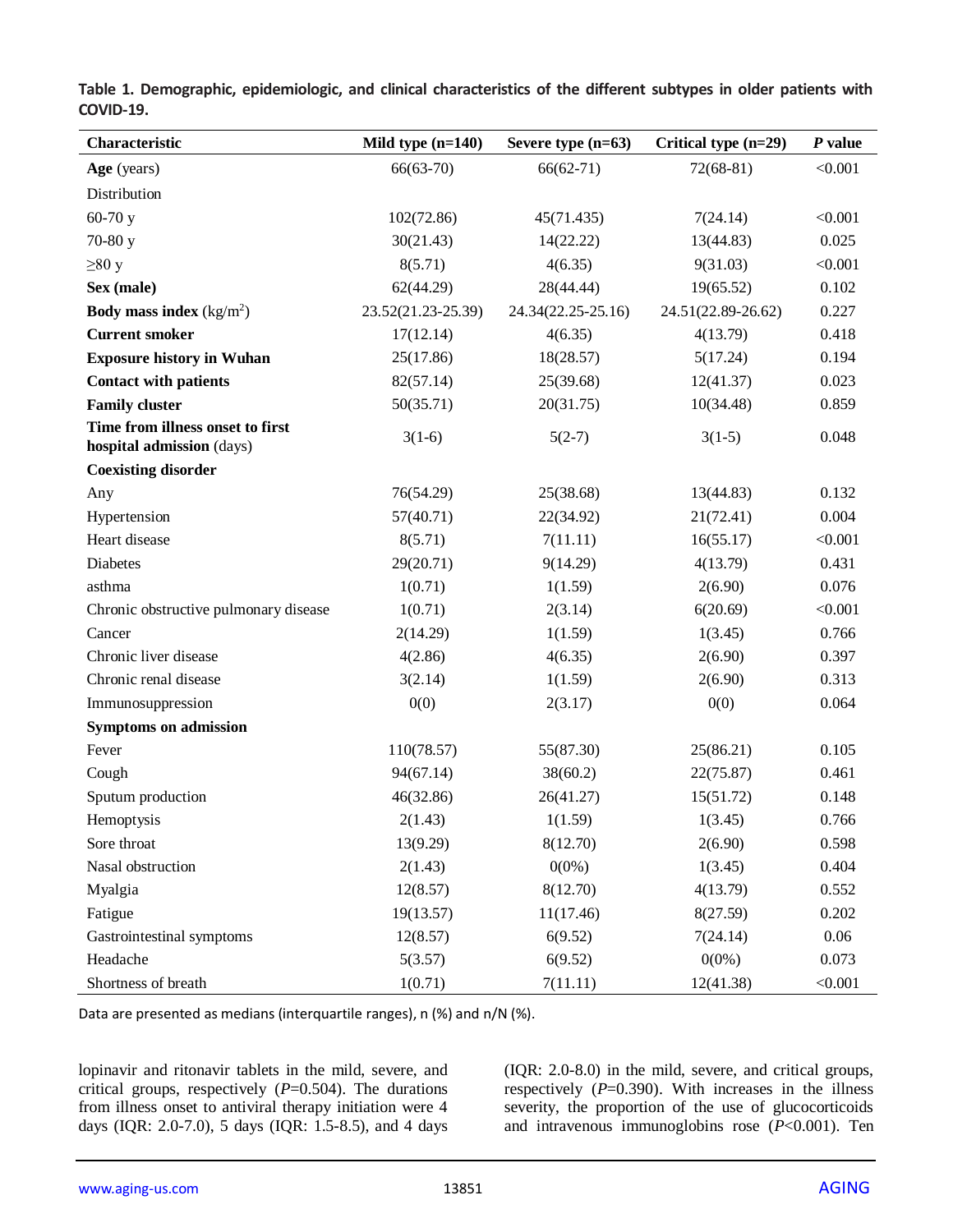| Characteristic                                           | Mild type $(n=140)$  | Severe type $(n=63)$                     | Critical type (n=29) | $P$ value |
|----------------------------------------------------------|----------------------|------------------------------------------|----------------------|-----------|
| <b>Blood routine</b>                                     |                      |                                          |                      |           |
| Leucocyte count $(\times 10^9/L)$                        | $5.20(4.38-6.48)$    | $5.0(4.1 - 6.88)$                        | $8.08(4.4 - 10.8)$   | 0.02      |
| Neutrophil count $(\times 10^9/L)$                       | $3.22(2.59-4.20)$    | $3.50(2.70-4.80)$                        | $6.65(3.51-9.70)$    | < 0.001   |
| Lymphocyte count $(\times 10^9$ /L)                      | $1.26(0.90-1.60)$    | $0.98(0.70-1.26)$                        | $0.54(0.45-0.80)$    | < 0.001   |
| Neutrophil count/lymphocyte count                        | $2.45(1.82 - 3.65)$  | $4.08(2.39-6.20)$                        | $9.67(6.86 - 21.10)$ | < 0.001   |
| Hemoglobin $(g/L)$                                       | 125.0(113.0-138.0)   | $122.0(113.5-133.5)$                     | $121.0(110.5-137.5)$ | 0.535     |
| Platelet count $(\times 10^9$ /L)                        | 204(170-279)         | 175(139-236)                             | 156(123-191)         | < 0.001   |
| <b>Coagulation function</b>                              |                      |                                          |                      |           |
| International normalized ratio                           | $1.02(0.96-1.06)$    | $1.01(0.96-1.10)$                        | $1.0(0.97-1.06)$     | 0.895     |
| <b>Blood biochemistry</b>                                |                      |                                          |                      |           |
| Albumin $(g/L)$                                          | 38.40(35.43-41.25)   | 36.30(33.30-39.50)                       | 34.60(30.65-38.45)   | 0.001     |
| Alanine aminotransferase (U/L)                           | $25(16-36)$          | $24(16-31)$                              |                      | 0.664     |
| Aspartate aminotransferase (U/L)                         | $25(20-33)$          | $25(19-34)$                              | $29(18-38)$          | 0.891     |
| Total bilirubin (umol//L)                                | $9.70(7.0-12.55)$    | $10.10(7.90-13.15)$                      | $9.10(5.70 - 14.30)$ | 0.671     |
| Potassium (mmol/L)                                       | $3.99(3.70-4.37)$    | $3.89(3.45 - 4.25)$                      | $3.81(3.50-4.14)$    | 0.072     |
| Sodium (mmol/L)                                          | 138.0(135.72-140.15) | 137.50(134.95-140.0)                     | 136.0(130.60-139.0)  | 0.027     |
| Blood urea nitrogen (mmol/L)                             | $4.51(3.83 - 5.47)$  | $4.59(3.60 - 7.10)$                      | $6.16(4.48-8.72)$    | 0.032     |
| Creatinine (umol/L)                                      | $64.0(54.0-76.5)$    | $68.0(57.0-84.0)$<br>$76.0(63.0-96.5)$   |                      | 0.003     |
| Creatinine kinase (U/L)                                  | 56.50(41.25-88.75)   | $62.0(26.25 - 113.75)$                   | 80.0(52.0-173.50)    | 0.038     |
| Lactate dehydrogenase (U/L)                              | 218.0(175.0-256.50)  | 233.0(190.0-313.0)<br>273.0(243.0-354.0) |                      | < 0.001   |
| <b>Infection-related biomarkers</b>                      |                      |                                          |                      |           |
| C-reactive protein (mg/L)                                | $16.02(4.41-39.26)$  | 19.10(5.89-44.70)<br>41.86(6.33-70.10)   |                      | 0.039     |
| Procalcitonin (ng/mL)<br>$0.09(0.04 - 0.14)$             |                      | $0.05(0.04 - 0.08)$                      | $0.19(0.04 - 0.25)$  | 0.046     |
| <b>Chest radiography/Computed</b><br>tomography findings |                      |                                          |                      |           |
| Multiple mottling and ground-glass<br>opacity            | 34(24.29)            | 27(42.86)                                | 20(68.97)            | < 0.001   |

#### **Table 2. Laboratory and radiograph findings of the different subtypes in older patients with COVID-19.**

Data are presented as medians (interquartile ranges), n (%) and n/N (%).

patients received extracorporeal membrane oxygenation (ECMO) therapy, and six underwent continuous renalreplacement therapy (CRRT) in the critical group; none of the patients received ECMO therapy and only one underwent CRRT in the severe group. Three patients had shock in the critical group, while there were no cases with shock in the mild and severe groups (*P*<0.001). The viral RNA shedding durations were 16 days (IQR: 12-22), 17 days (IQR: 14-21), and 25 days (IQR: 17-30) in the mild, severe, and critical groups, respectively (P<0.001).

By April 13, one patient had died, two had received lung transplantation, and eight remained hospitalized in the critical group. By May 27, among the eight patients who were still hospitalized, two withdrew from the ECMO treatment and were transferred to the general ward, while the other six patients were still receiving the ECMO therapy. In the other two groups, all patients had survived and were discharged. The number of days of hospitalization were 18 days [IQR: 14-23], 22 days [IQR: 19-26], and 32 days [IQR: 21-68] in the mild, severe, and critical groups, respectively (P<0.001).

#### **Risk factors associated with progression to critical illness**

Univariate Cox regression was used to analyze the risk factors for critical illness in the older patients with COVID-19, as shown in Table 4. Older age was shown to increase the likelihood of critical illness even in older patients (≥60 years) (hazard ratio [HR] 1.107, confidence interval [CI] 1.065-1.151, *P*<0.001). Shortness of breath as a symptom (HR 11.328,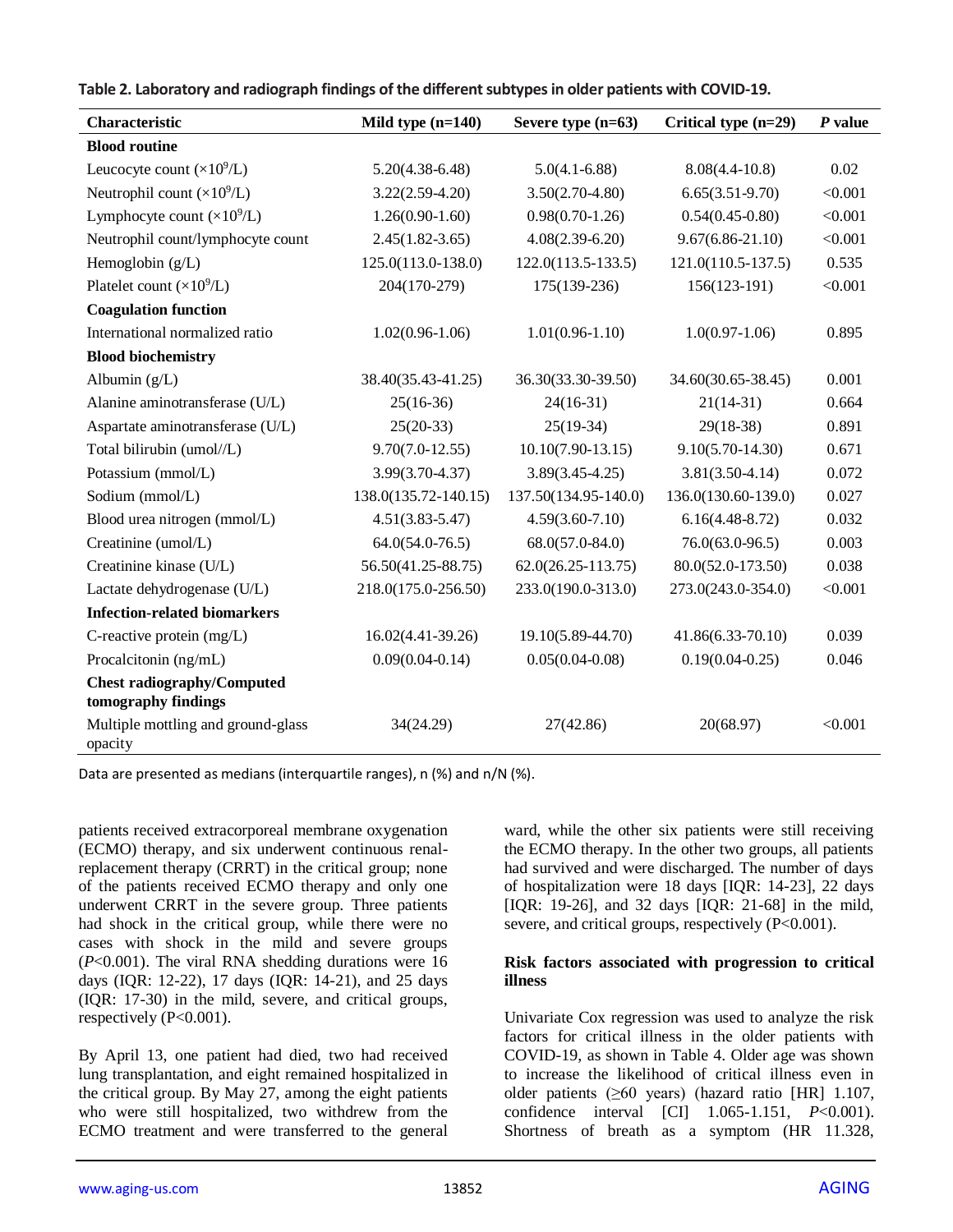|  | Table 3. Treatments and clinical outcomes of the different subtypes in older patients with COVID-19. |  |  |
|--|------------------------------------------------------------------------------------------------------|--|--|
|  |                                                                                                      |  |  |

| <b>Characteristic</b>                                            | Mild type<br>$(n=140)$ | Severe type<br>$(n=63)$ | <b>Critical type</b><br>$(n=29)$ | P value |
|------------------------------------------------------------------|------------------------|-------------------------|----------------------------------|---------|
| <b>Shock</b>                                                     | 0(0)                   | 0(0)                    | 3(10.34)                         | < 0.001 |
| Time from illness onset to antiviral treatment initiation (days) | $4.0(2.0-7.0)$         | $5.0(1.5-8.5)$          | $4.0(2.0-8.0)$                   | 0.390   |
| Antiviral treatment                                              | 135(96.43)             | 60(95.24)               | 29(100)                          | 0.504   |
| Viral RNA shedding time                                          | $16(12-22)$            | $17(14-21)$             | $25(17-30)$                      | < 0.001 |
| <b>Glucocorticoids</b>                                           | 22(15.71)              | 29(46.03)               | 26(89.66)                        | < 0.001 |
| Use of intravenous immunoglobulin                                | 17()                   | 210                     | 23(79.31)                        | < 0.001 |
| Use of extracorporeal membrane oxygenation                       | 0(0)                   | 0(0)                    | 10(34.48)                        | < 0.001 |
| Use of continuous renal-replacement therapy                      | 0(0)                   | 1(1.59)                 | 6(20.69)                         | < 0.001 |
| Clinical outcomes at data cutoff                                 |                        |                         |                                  |         |
| Discharge from hospital                                          | 140(100)               | 63(100)                 | 20(68.97)                        | 0.098   |
| Hospitalization                                                  | 0(0)                   | 0(0)                    | 8(27.59)                         | 0.098   |
| Number of days in hospital                                       | $18(14-23)$            | $22(19-26)$             | $32(21-68)$                      | < 0.001 |
| Lung transplantation                                             | 0(0)                   | 0(0)                    | 2(6.90)                          | 0.001   |
| Death                                                            | 0(0)                   | 0(0)                    | 1(3.45)                          | 0.030   |

Data are presented as medians (interquartile ranges), n (%) and n/N (%).

#### **Table 4. Risk factors for critical illness.**

| <b>Variables</b>                                              | Mild/Severe type  | <b>Critical type</b> | Univariate analysis      |         | <b>Multivariate analysis</b> |         |
|---------------------------------------------------------------|-------------------|----------------------|--------------------------|---------|------------------------------|---------|
|                                                               | $(n=203)$         | $(n=29)$             |                          | P-value | HR (95% CI)                  | P-value |
| Age (years)                                                   | $66(63-70)$       | $72(68-81)$          | $1.107(1.065 - 1.151)$   | < 0.001 | $1.121(1.070-1.174)$         | < 0.001 |
| Time from illness onset to first hospital<br>admission (days) | $3(1-7)$          | $3(1-5)$             | $0.937(0.836 - 1.049)$   | 0.258   |                              |         |
| Hypertension                                                  | 79(38.92)         | 21(72.41)            | $3.563(1.578-8.047)$     | 0.002   |                              |         |
| Heart disease                                                 | 15(7.39)          | 16(55.17)            | 9.638(4.626-20.081)      | < 0.001 | 2.587(1.156-5.787)           | 0.021   |
| <b>COPD</b>                                                   | 3(1.48)           | 6(20.69)             | 7.108(2.891-17.481)      | < 0.001 |                              |         |
| Shortness of breath                                           | 8(3.94)           | 12(41.38)            | 11.328(5.370-<br>23.894) | < 0.001 |                              |         |
| <b>NLR</b>                                                    | $2.68(1.96-4.42)$ | $9.67(6.86 - 21.10)$ | $1.157(1.117-1.199)$     | < 0.001 | $1.136(1.094 - 1.180)$       | < 0.001 |
| Albumin $(g/L)$                                               | 38.0(35.20-41.0)  | 34.60(30.65-38.45)   | $0.875(0.807 - 0.950)$   | 0.001   |                              |         |
| C-reactive protein $(mg/L)$                                   | 16.95(4.75-40.62) | $41.86(6.33-70.10)$  | $1.012(1.005-1.020)$     | 0.002   |                              |         |
| Multiple mottling and ground-glass opacity                    | 61(30.05)         | 20(68.97)            | 4.573(2.082-10.045)      | < 0.001 | 4.518 (1.906-10.712)         | 0.001   |

HR, hazard ratio; CI, confidence interval; COPD, chronic obstructive pulmonary disease; NLR, neutrophil-to-lymphocyte ratio.

CI 5.370-23.894, P<0.001), and comorbidities including hypertension (HR 3.563, CI 1.578-8.047, *P*=0.002), heart disease (HR 9.638, CI 4.626-20.081, *P*<0.001), and COPD (HR 7.108, CI 2.891-17.481, *P*<0.001) were predictive of critical illness. The increasing odds of critical illness development in patients with COVID-19 were associated with higher NLR values (HR 1.157, CI 1.117-1.199, *P*<0.001), lower albumin levels (HR 0.875, CI 0.807-0.950, *P*<0.001), higher C-reactive protein levels (HR 1.012, CI 1.005-1.020, *P*=0.002), and multiple mottling and ground-glass opacity (HR 4.573, CI 2.082-10.045, P<0.001). In the multivariate analysis, only older age (HR 1.121, CI 1.070-1.174, *P*<0.001), heart disease (HR 2.587, CI 1.156-5.787,

*P*=0.021), higher NLRs (HR 1.136, CI 1.094-1.180, *P* < 0.001), and multiple mottling and ground-glass opacity (HR 4.518, CI 1.906-10.712, P<0.001) remained predictors of critical illness when the other factors in the model were kept constant.

#### **Association of the NLR with progression to critical illness**

Figure 1A shows the association between the NLR and progression to critical illness, as identified using a Cox proportional hazards model adjusted for the baseline covariates. For the sensitivity analysis, we converted the NLR from a continuous variable to a categorical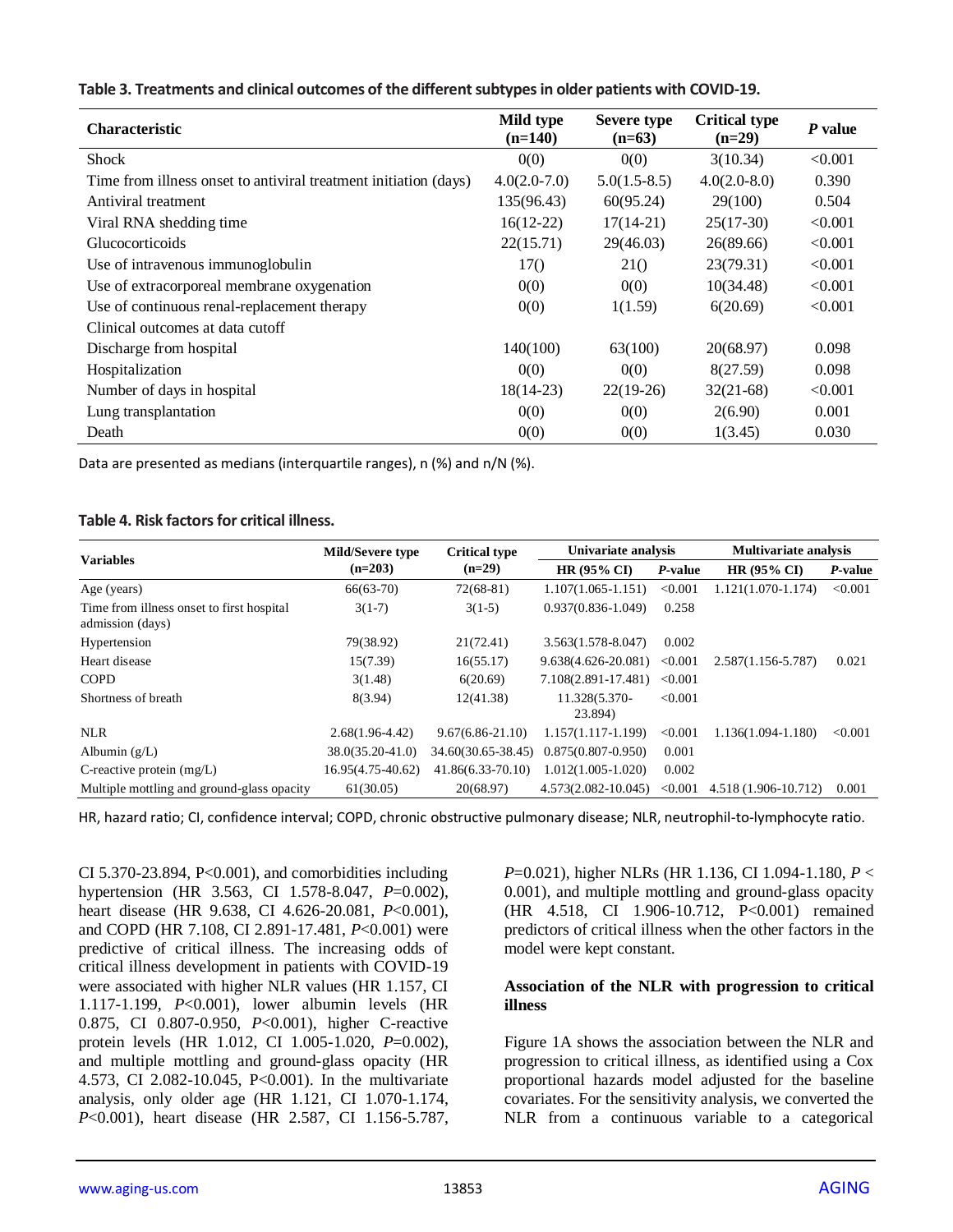variable (the quartile of NLR), and the P for trend of the NLR with categorical variables in the fully adjusted model (model II) was consistent with that obtained when the NLR was a continuous variable. The relationship between the NLR and progression was significant and graded (HR: 1.16 per unit; 95% CI: 1.10-1.22;  $P<0.001$ ). When adjusted for sex and age, the ratio of the highest quartile of the NLR compared to the lowest quartile was 33.017 (95% CI 4.436-245.732, P <0.001), and in the fully adjusted model, the odds of the NLR as a clinical risk factor was 21.755 (95% CI 2.854- 165.860, P<0.001) (Table 5). Figure 1B shows the Kaplan-Meier analyses graphs for progression to critical illness based on the quartiles of the NLR.

#### **DISCUSSION**

In the present study, we described the clinical characteristics and outcomes of older patients who had COVID-19 with the highest risk of critical illness after SARS-CoV-2 infection. Of the 232 older patients with COVID-19, 29 (12.5%) had critical disease; one patient died and two received lung transplantation in the critical group. Eight patients remained in the hospital, and received ECMO therapy for more than two weeks. The median duration of hospitalization was 32 days in the critical group, which was significantly longer than that in the mild and severe groups.

Disease typing and prognostic indicators are of great significance in the guidance of classified treatment and prevention of medical runs, and saving patients with a critical status. In our study, some independent risk factors for progression to critical illness were found using multivariate Cox regression analysis, such as older age, multiple mottling and ground-glass opacity, heart disease, and a high NLR.

Previously, older age was reported as an important independent predictor of fatal outcomes in patients with COVID-19 [18–21]. Older age was shown to increase the likelihood of critical illness even in older patients (HR 1.107, CI 1.065-1.151, P<0.001). Our results are consistent with those of previous reports [13]. Elderly patients experience a marked cell-mediated immune function decline and a reduced degree of humoral immune function. The cytokine and chemokine signaling networks are altered in elderly patients, and tend to favor a type 2 cytokine response over type 1 cytokine responses, potentially leading to poor outcomes [22].

Advanced imaging in patients with COVID-19 is capable of demonstrating disease progression. Generally, imaging manifestations are in line with the severity of COVID-19 [23]. Zhong et al. found that the computed tomography (CT) images in patients with different clinical types of COVID-19 had characteristic manifestations, and that the presence of solid shadows may be predictive of severe and critical illness [24]. Our study found that the presence of multiple mottling and ground-glass opacity on CT was an independent predictor of progression to critical illness (HR 4.518, CI



**Figure 1. Association between the neutrophil-to-lymphocyte ratio (NLR) and progression to critical illness.** (**A**) Adjusted hazard ratio (HR) for progression to critical illness according to the NLR. (**B**) Cumulative probability of progression to critical illness with increasing NLR values.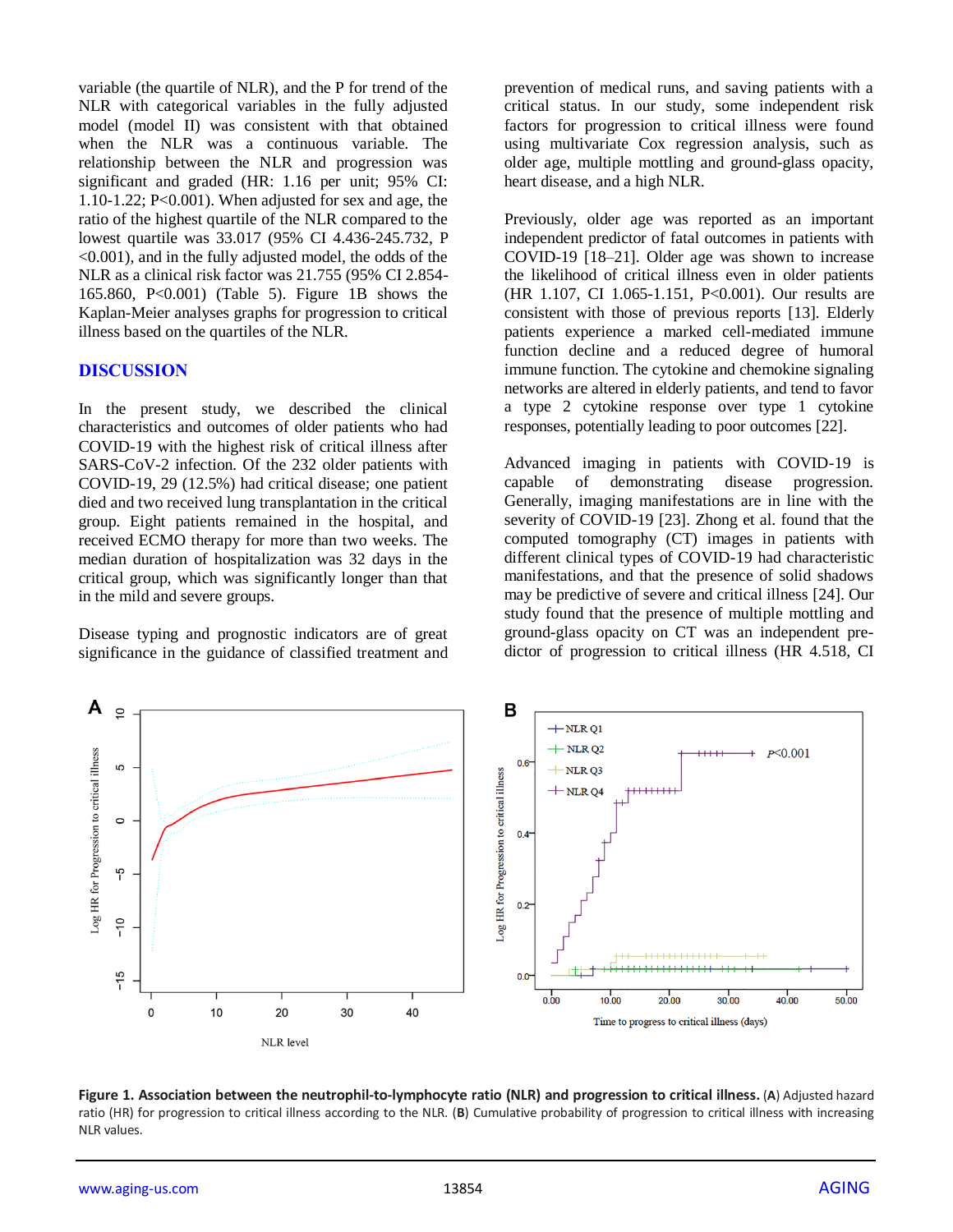**Table 5. Relationships between the neutrophil-to-lymphocyte ratio and critical disease development using different models.**

| Neutrophil-to-lymphocyte | Total, n | Event $(\% )$ | HR $(95\% \text{ CI})$  |                     |                     |  |
|--------------------------|----------|---------------|-------------------------|---------------------|---------------------|--|
| ratio (quartile)         |          |               | <b>Crude Model</b>      | <b>Model I</b>      | <b>Model II</b>     |  |
| Q <sub>1</sub>           | 58       | 1(1.72)       | Reference               | Reference           | Reference           |  |
| Q <sub>2</sub>           | 60       | 1(1.61)       | $0.980(0.061 - 15.662)$ | 1.186(0.074-18.984) | 1.324(0.081-21.591) |  |
| Q <sub>3</sub>           | 57       | 3(5.26)       | 2.914(0.303-28.014)     | 2.966(0.308-28.533) | 3.867(0.399-37.461) |  |
| Q4                       | 57       | 24(42.11)     | 29.769(4.024-           | 33.017(4.436-       | 21.755(2.854-       |  |
|                          |          |               | 220.233)                | 245.732)            | 165.860)            |  |
| P for trend              |          |               | < 0.001                 | < 0.001             | < 0.001             |  |
| Increase per unit        |          |               | $1.16(1.12-1.20)$       | $1.15(1.11-1.19)$   | $1.16(1.10-1.22)$   |  |

Note: Model I adjusted for age, sex.

Model II adjusted for age, sex, hypertension, heart disease, COPD, shortness of breath, albumin, C-reactive protein and multiple mottling and ground-glass opacity.

HR, hazard ratio; CI, confidence interval; COPD, chronic obstructive pulmonary disease.

1.906-10.712, *P*=0.001). We also found that older patients with COVID-19 who had heart disease were likelier to progress to critical illness. Several studies have shown that coexisting heart disease was an independent risk factor associated with fatal outcomes in patients with COVID-19 [12, 25]. Cardiac complications, including new or worsening heart failure, new or worsening arrhythmia, and myocardial infarction are commonly observed in patients with severe pneumonia. Cardiac arrest occurs in about 3% of inpatients with severe pneumonia [26].

Chen et al. showed that, compared to cases with moderate disease severity, those with a severe disease status more frequently had lymphopenia [27]. Mo et al. found that patients with refractory disease had higher neutrophil levels than general COVID-19 patients [28]. The prognostic role of the NLR has been documented in multiple settings, including malignancies, infectious diseases, liver cirrhosis, and cerebrovascular disease [29–32]. In this study, we investigated the correlation of the NLR with critical illness in older patients with COVID-19 to evaluate the prognostic power of the NLR at admission in the prediction of progression to critical illness. In the sensitivity analysis, we converted the NLR from a continuous variable to a categorical variable, and found that the higher the NLR the greater the likelihood of progression to critical illness. Liu et al. also found that the NLR is an independent risk factor of in-hospital mortality in COVID-19 patients, especially male patients [17]. Our previous study suggested that a change in the NLR on admission among older patients with COVID-19 might be a biomarker specific to the prediction of progression to critical illness. A future study, conducted to elucidate this specificity, will further our understanding of the prognostic value of the NLR.

Our study has several limitations. First, its retrospective nature may decrease the accuracy of the findings; there is a need for a validation cohort to assess the predictive accuracy and confirm our findings. Second, owing to the retrospective design, data on some relevant factors such as interleukin-6 and D-dimer were incomplete and could not be included in the risk factor analysis. Third, data on the outcomes of older patients with COVID-19 in the critical group require further investigation, as, at the time of this study, there were still eight patients who were undergoing treatment at the hospital.

# **MATERIALS AND METHODS**

#### **Patients**

This retrospective study, focusing on the epidemiological and clinical characteristics of older (age≥60 years) patients with confirmed COVID-19, was conducted from January 17 to March 3, 2020. All the enrolled cases showed real-time reverse transcriptase polymerase chain reaction (RT-PCR) positivity for SARS-CoV-2, and were retested several times during their hospitalization. Data were collected uniformly by the Health Commission of Zhejiang Province, wherein all patients were assigned to specific hospitals for unified treatment according to Zhejiang Province's emergency rule. The diagnosis of COVID-19 infection was based on the interim guidance of the World Health Organization (WHO) [33], and all data were shared with the WHO, with the primary analytic results reported to the authority of Zhejiang Province. Since the collection and analysis of all cases were determined by the Health Commission of Zhejiang Province under national authorization and considered as part of the continuing public health outbreak investigation, our retrospective study was exempt from institutional review board approval.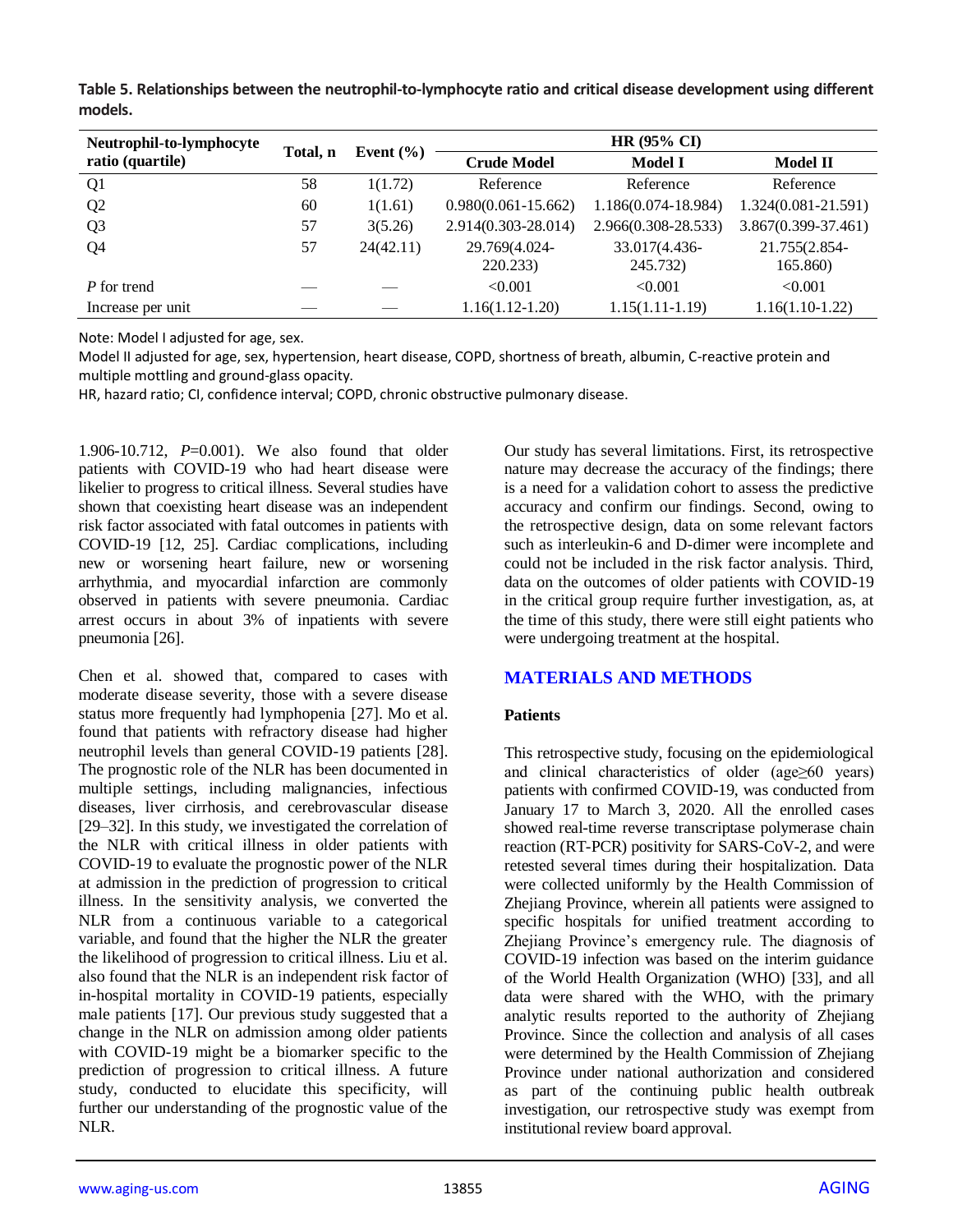The subtype definition of COVID-19 patients was based on the diagnosis and treatment scheme for COVID-19 in China, based on a minor modification of WHO standards [34]. The degree of COVID-19 was categorized as mild, severe, or critical: the mild type included non-pneumonia and mild pneumonia cases, and the severe type was characterized by dyspnea, respiratory frequency ≥30 min, blood oxygen saturation  $\leq$ 93%, PaO2/FiO2 ratio  $\leq$ 300, and/or rate of lung infiltration >50% within 24–48 h. Critical cases were those that exhibited respiratory failure, septic shock, and/or multiple organ dysfunction/failure.

#### **Procedures**

We obtained epidemiological, demographic, laboratory, clinical, management, and outcome data from patients' medical records. Data were retrieved and reviewed by two independent observers. Clinical outcomes were followed-up until April 13, 2020. Missing or unclear data were confirmed by direct communication with healthcare providers. Throat swab specimens obtained from the upper respiratory tract and sputum of all patients were collected at admission. Laboratory confirmation of COVID-19 was performed at the First Affiliated Hospital at Zhejiang University, under the authorization of the Centers for Disease Control and Prevention at the Zhejiang Province/city level, by previously reported RT-PCR methods. All patients underwent chest CT at admission. Patients with other common respiratory viruses, including respiratory syncytial virus, parainfluenza virus, influenza A and B virus, and adenovirus were excluded from this study.

#### **Data collection**

In this study, we collected data on epidemiology, anthropometrics, demographics, as well as symptoms and signs at the time of admission to the hospital. We analyzed the blood collected within 48 hours of admission. Additional data collected included those on the results of laboratory tests and chest CT, comorbidities, co-infection with other respiratory pathogens, treatment (including drugs, intensive care and mechanical ventilation), and other clinical outcomes.

#### **Statistical analysis**

Continuous variables are expressed as medians (range), and were compared using t tests or Mann-Whitney U tests, and categorical variables were compared using chi-squared tests or Fisher's exact tests. Follow-up was initiated on the day of admission, and ended at the patient's death or until the last follow-up. The Kaplan-Meier method was used to evaluate the cumulative rate of progression to critical illness, and a log-rank test was used to assess differences

between groups. HRs were calculated using the Cox regression model. Variables with  $P < 0.05$  in the univariate analysis were included in a stepwise Cox proportional hazards regression model. We performed tests for linear trend by entering the median value of each quartile of the NLR as a continuous variable in the models. The Cox proportional hazards model was used to estimate the HRs associated with the NLR for the risk of progression to critical illness with adjustment for pertinent variables. The HRs and 95% CIs of the progression to critical illness in each subgroup were estimated, and their interactions tested. Statistical analyses were conducted using SPSS version 26.0 (IBM Corporation, Armonk) and R version 3.4 (R Foundation). A two-sided  $P$  value  $< 0.05$  was considered to indicate statistical significance.

# **ACKNOWLEDGMENTS**

We thank the Health Commission of Zhejiang Province, China for coordinating data collection. We are grateful to all the front-line medical staffs of Zhejiang Province for their bravery and efforts in COVID-19 prevention and control.

# **CONFLICTS OF INTEREST**

There are no conflicts of interest to declare.

# **FUNDING**

This work was supported by National Major Science and Technology Research Projects for the Control and Prevention of Major Infectious Diseases in China (2017ZX10202202001005; 2017ZX10204401001002) and Zhejiang University Education Foundation (2020 XGZX101).

# **REFERENCES**

- 1. Huang C, Wang Y, Li X, Ren L, Zhao J, Hu Y, Zhang L, Fan G, Xu J, Gu X, Cheng Z, Yu T, Xia J, et al. Clinical features of patients infected with 2019 novel coronavirus in Wuhan, China. Lancet. 2020; 395:497–506. [https://doi.org/10.1016/S0140-6736\(20\)30183-5](https://doi.org/10.1016/S0140-6736(20)30183-5) PMI[D:31986264](https://pubmed.ncbi.nlm.nih.gov/31986264)
- 2. Li Q, Guan X, Wu P, Wang X, Zhou L, Tong Y, Ren R, Leung KS, Lau EH, Wong JY, Xing X, Xiang N, Wu Y, et al. Early transmission dynamics in Wuhan, China, of novel coronavirus-infected pneumonia. N Engl J Med. 2020; 382:1199–207. <https://doi.org/10.1056/NEJMoa2001316>
	- PMI[D:31995857](https://pubmed.ncbi.nlm.nih.gov/31995857)
- 3. Zhu N, Zhang D, Wang W, Li X, Yang B, Song J, Zhao X, Huang B, Shi W, Lu R, Niu P, Zhan F, Ma X, et al, and China Novel Coronavirus Investigating and Research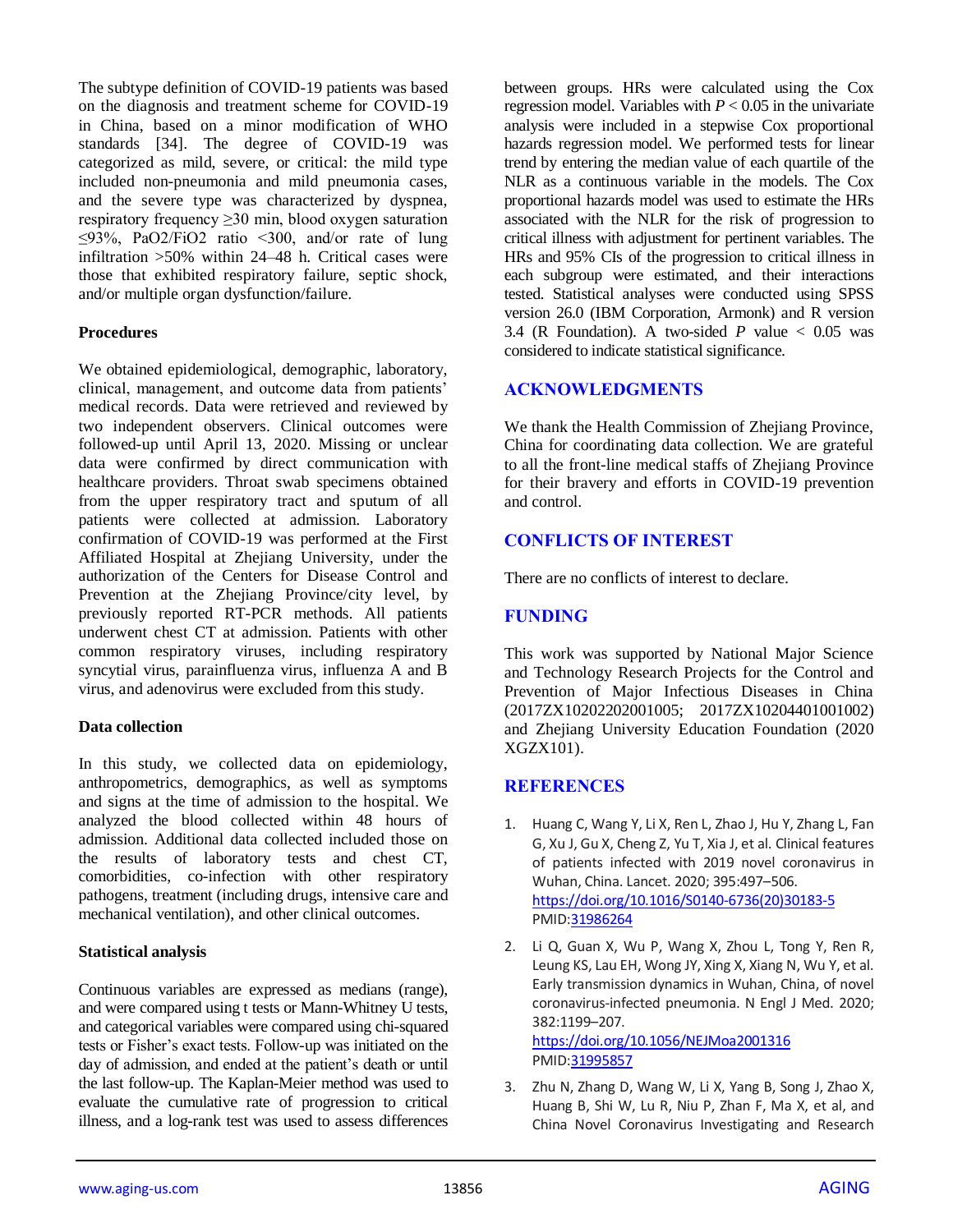Team. A novel coronavirus from patients with pneumonia in China, 2019. N Engl J Med. 2020; 382:727–33. <https://doi.org/10.1056/NEJMoa2001017> PMID[:31978945](https://pubmed.ncbi.nlm.nih.gov/31978945)

- 4. Chen N, Zhou M, Dong X, Qu J, Gong F, Han Y, Qiu Y, Wang J, Liu Y, Wei Y, Xia J, Yu T, Zhang X, Zhang L. Epidemiological and clinical characteristics of 99 cases of 2019 novel coronavirus pneumonia in Wuhan, China: a descriptive study. Lancet. 2020; 395:507–13. [https://doi.org/10.1016/S0140-6736\(20\)30211-7](https://doi.org/10.1016/S0140-6736(20)30211-7) PMID[:32007143](https://pubmed.ncbi.nlm.nih.gov/32007143)
- 5. Chan JF, Yuan S, Kok KH, To KK, Chu H, Yang J, Xing F, Liu J, Yip CC, Poon RW, Tsoi HW, Lo SK, Chan KH, et al. A familial cluster of pneumonia associated with the 2019 novel coronavirus indicating person-to-person transmission: a study of a family cluster. Lancet. 2020; 395:514–23.

[https://doi.org/10.1016/S0140-6736\(20\)30154-9](https://doi.org/10.1016/S0140-6736(20)30154-9) PMID[:31986261](https://pubmed.ncbi.nlm.nih.gov/31986261)

- 6. Lian J, Jin X, Hao S, Cai H, Zhang S, Zheng L, Jia H, Hu J, Gao J, Zhang Y, Zhang X, Yu G, Wang X, et al. Analysis of epidemiological and clinical features in older patients with corona virus disease 2019 (COVID-19) out of Wuhan. Clin Infect Dis. 2020. [Epub ahead of print]. <https://doi.org/10.1093/cid/ciaa242> PMI[D:32211844](https://pubmed.ncbi.nlm.nih.gov/32211844)
- 7. Wang D, Hu B, Hu C, Zhu F, Liu X, Zhang J, Wang B, Xiang H, Cheng Z, Xiong Y, Zhao Y, Li Y, Wang X, Peng Z. Clinical characteristics of 138 hospitalized patients with 2019 novel coronavirus-infected pneumonia in Wuhan, China. JAMA. 2020; 323:1061–69. <https://doi.org/10.1001/jama.2020.1585> PMID[:32031570](https://pubmed.ncbi.nlm.nih.gov/32031570)
- 8. Garg S, Kim L, Whitaker M, O'Halloran A, Cummings C, Holstein R, Prill M, Chai SJ, Kirley PD, Alden NB, Kawasaki B, Yousey-Hindes K, Niccolai L, et al. Hospitalization rates and characteristics of patients hospitalized with laboratory-confirmed coronavirus disease 2019 - COVID-NET, 14 states, March 1-30, 2020. MMWR Morb Mortal Wkly Rep. 2020; 69:458–64. <https://doi.org/10.15585/mmwr.mm6915e3> PMID[:32298251](https://pubmed.ncbi.nlm.nih.gov/32298251)
- 9. Grasselli G, Zangrillo A, Zanella A, Antonelli M, Cabrini L, Castelli A, Cereda D, Coluccello A, Foti G, Fumagalli R, Iotti G, Latronico N, Lorini L, et al, and COVID-19 Lombardy ICU Network. Baseline characteristics and outcomes of 1591 patients infected with SARS-CoV-2 admitted to ICUs of the lombardy region, Italy. JAMA. 2020; 323:1574–81.

<https://doi.org/10.1001/jama.2020.5394> PMID[:32250385](https://pubmed.ncbi.nlm.nih.gov/32250385)

10. Gong J, Ou J, Qiu X, Jie Y, Chen Y, Yuan L, Cao J, Tan M, Xu W, Zheng F, Shi Y, Hu B. A tool to early predict severe corona virus disease 2019 (COVID-19): a multicenter study using the risk nomogram in Wuhan and guangdong, China. Clin Infect Dis. 2020. [Epub ahead of print].

<https://doi.org/10.1093/cid/ciaa443> PMI[D:32296824](https://pubmed.ncbi.nlm.nih.gov/32296824)

- 11. Wynants L, Van Calster B, Collins GS, Riley RD, Heinze G, Schuit E, Bonten MM, Damen JA, Debray TP, De Vos M, Dhiman P, Haller MC, Harhay MO, et al. Prediction models for diagnosis and prognosis of covid-19 infection: systematic review and critical appraisal. BMJ. 2020; 369:m1328. <https://doi.org/10.1136/bmj.m1328> PMID[:32265220](https://pubmed.ncbi.nlm.nih.gov/32265220)
- 12. Chen R, Liang W, Jiang M, Guan W, Zhan C, Wang T, Tang C, Sang L, Liu J, Ni Z, Hu Y, Liu L, Shan H, et al, and Medical Treatment Expert Group for COVID-19. Risk factors of fatal outcome in hospitalized subjects with coronavirus disease 2019 from a nationwide analysis in China. Chest. 2020; 158:97–105. <https://doi.org/10.1016/j.chest.2020.04.010> PMI[D:32304772](https://pubmed.ncbi.nlm.nih.gov/32304772)
- 13. Wang L, He W, Yu X, Hu D, Bao M, Liu H, Zhou J, Jiang H. Coronavirus disease 2019 in elderly patients: characteristics and prognostic factors based on 4-week follow-up. J Infect. 2020; 80:639–45. <https://doi.org/10.1016/j.jinf.2020.03.019> PMI[D:32240670](https://pubmed.ncbi.nlm.nih.gov/32240670)
- 14. Chen T, Wu D, Chen H, Yan W, Yang D, Chen G, Ma K, Xu D, Yu H, Wang H, Wang T, Guo W, Chen J, et al. Clinical characteristics of 113 deceased patients with coronavirus disease 2019: retrospective study. BMJ. 2020; 368:m1091.

<https://doi.org/10.1136/bmj.m1091> PMID[:32217556](https://pubmed.ncbi.nlm.nih.gov/32217556)

- 15. Jia W, Wu J, Jia H, Yang Y, Zhang X, Chen K, Su F. The peripheral blood neutrophil-to-lymphocyte ratio is superior to the lymphocyte-to-monocyte ratio for predicting the long-term survival of triple-negative breast cancer patients. PLoS One. 2015; 10:e0143061. <https://doi.org/10.1371/journal.pone.0143061> PMI[D:26580962](https://pubmed.ncbi.nlm.nih.gov/26580962)
- 16. Choi JE, Villarreal J, Lasala J, Gottumukkala V, Mehran RJ, Rice D, Yu J, Feng L, Cata JP. Perioperative neutrophil:lymphocyte ratio and postoperative NSAID use as predictors of survival after lung cancer surgery: a retrospective study. Cancer Med. 2015; 4:825–33. <https://doi.org/10.1002/cam4.428> PMI[D:25756351](https://pubmed.ncbi.nlm.nih.gov/25756351)
- 17. Liu Y, Du X, Chen J, Jin Y, Peng L, Wang HH, Luo M, Chen L, Zhao Y. Neutrophil-to-lymphocyte ratio as an independent risk factor for mortality in hospitalized patients with COVID-19. J Infect. 2020; 81:e6–12. <https://doi.org/10.1016/j.jinf.2020.04.002> PMI[D:32283162](https://pubmed.ncbi.nlm.nih.gov/32283162)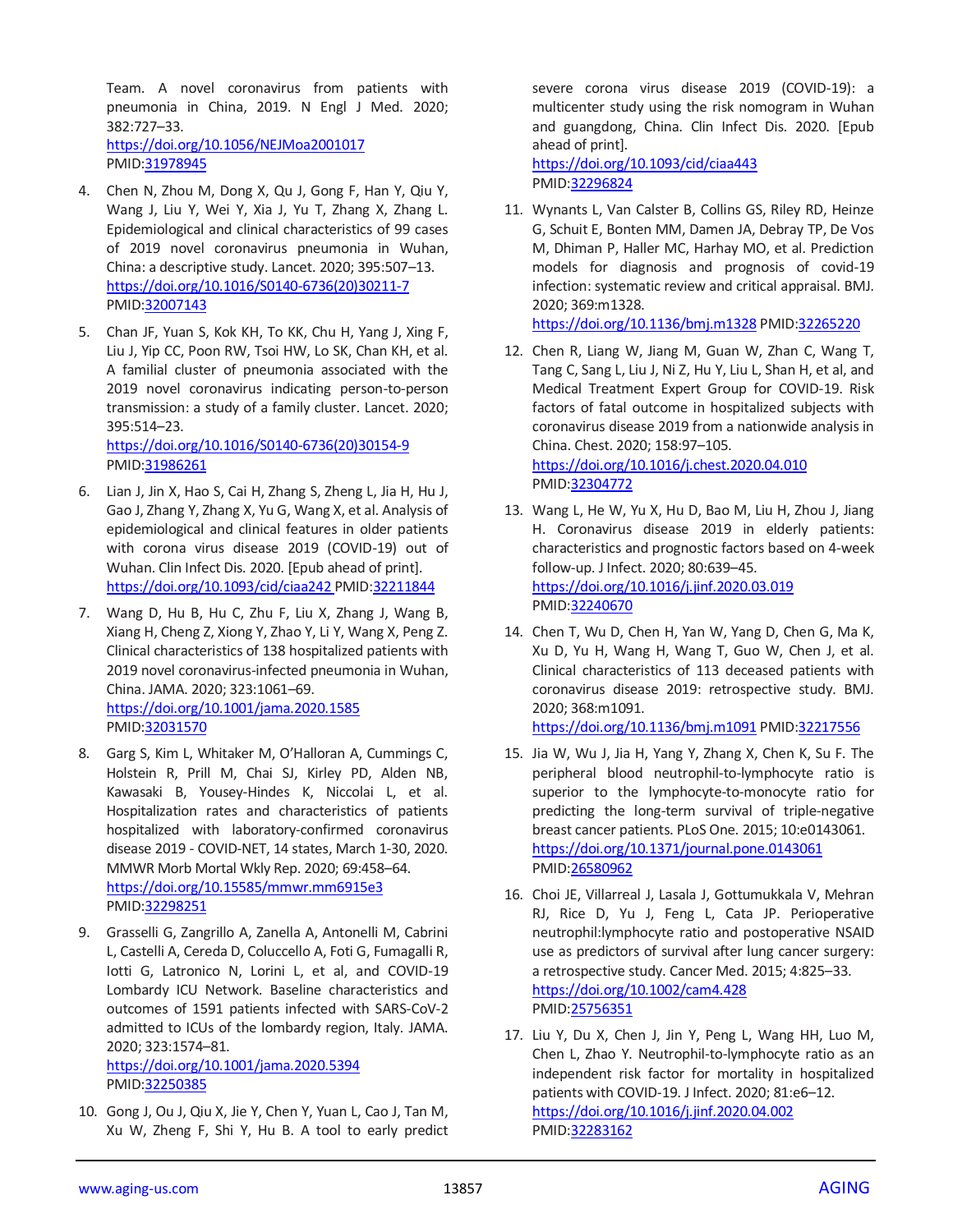- 18. Du RH, Liang LR, Yang CQ, Wang W, Cao TZ, Li M, Guo GY, Du J, Zheng CL, Zhu Q, Hu M, Li XY, Peng P, Shi HZ. Predictors of mortality for patients with COVID-19 pneumonia caused by SARS-CoV-2: a prospective cohort study. Eur Respir J. 2020; 55:2000524. <https://doi.org/10.1183/13993003.00524-2020> PMID[:32269088](https://pubmed.ncbi.nlm.nih.gov/32269088)
- 19. Liang WH, Guan WJ, Li CC, Li YM, Liang HR, Zhao Y, Liu XQ, Sang L, Chen RC, Tang CL, Wang T, Wang W, He QH, et al. Clinical characteristics and outcomes of hospitalised patients with COVID-19 treated in Hubei (epicentre) and outside Hubei (non-epicentre): a nationwide analysis of China. Eur Respir J. 2020; 55:2000562. <https://doi.org/10.1183/13993003.00562-2020> PMID[:32269086](https://pubmed.ncbi.nlm.nih.gov/32269086)
- 20. Zhang JJ, Dong X, Cao YY, Yuan YD, Yang YB, Yan YQ, Akdis CA, Gao YD. Clinical characteristics of 140 patients infected with SARS-CoV-2 in Wuhan, China. Allergy. 2020; 75:1730–1741. <https://doi.org/10.1111/all.14238> PMID[:32077115](https://pubmed.ncbi.nlm.nih.gov/32077115)
- 21. Zhou F, Yu T, Du R, Fan G, Liu Y, Liu Z, Xiang J, Wang Y, Song B, Gu X, Guan L, Wei Y, Li H, et al. Clinical course and risk factors for mortality of adult inpatients with COVID-19 in Wuhan, China: a retrospective cohort study. Lancet. 2020; 395:1054–62. [https://doi.org/10.1016/S0140-6736\(20\)30566-3](https://doi.org/10.1016/S0140-6736(20)30566-3) PMID[:32171076](https://pubmed.ncbi.nlm.nih.gov/32171076)
- 22. Opal SM, Girard TD, Ely EW. The immunopathogenesis of sepsis in elderly patients. Clin Infect Dis. 2005 (Suppl 7); 41:S504–12. <https://doi.org/10.1086/432007> PMID[:16237654](https://pubmed.ncbi.nlm.nih.gov/16237654)
- 23. Chung M, Bernheim A, Mei X, Zhang N, Huang M, Zeng X, Cui J, Xu W, Yang Y, Fayad ZA, Jacobi A, Li K, Li S, Shan H. CT imaging features of 2019 novel coronavirus (2019-nCoV). Radiology. 2020; 295:202–07. <https://doi.org/10.1148/radiol.2020200230> PMID[:32017661](https://pubmed.ncbi.nlm.nih.gov/32017661)
- 24. Zhong Q, Li Z, Shen X, Xu K, Shen Y, Fang Q, Chen F, Liang T. [CT imaging features of patients with different clinical types of coronavirus disease 2019 (COVID-19)]. Zhejiang Da Xue Xue Bao Yi Xue Ban. 2020; 49:0. PMID[:32207591](https://pubmed.ncbi.nlm.nih.gov/32207591)
- 25. Du Y, Tu L, Zhu P, Mu M, Wang R, Yang P, Wang X, Hu C, Ping R, Hu P, Li T, Cao F, Chang C, et al. Clinical features of 85 fatal cases of COVID-19 from Wuhan. A retrospective observational study. Am J Respir Crit Care Med. 2020; 201:1372–79. <https://doi.org/10.1164/rccm.202003-0543OC> PMID[:32242738](https://pubmed.ncbi.nlm.nih.gov/32242738)
- 26. Marrie TJ, Shariatzadeh MR. Community-acquired pneumonia requiring admission to an intensive care unit: a descriptive study. Medicine (Baltimore). 2007; 86:103–11. <https://doi.org/10.1097/MD.0b013e3180421c16> PMI[D:17435590](https://pubmed.ncbi.nlm.nih.gov/17435590)
- 27. Chen G, Wu D, Guo W, Cao Y, Huang D, Wang H, Wang T, Zhang X, Chen H, Yu H, Zhang X, Zhang M, Wu S, et al. Clinical and immunological features of severe and moderate coronavirus disease 2019. J Clin Invest. 2020; 130:2620–29.

<https://doi.org/10.1172/JCI137244> PMID[:32217835](https://pubmed.ncbi.nlm.nih.gov/32217835)

28. Mo P, Xing Y, Xiao Y, Deng L, Zhao Q, Wang H, Xiong Y, Cheng Z, Gao S, Liang K, Luo M, Chen T, Song S, et al. Clinical characteristics of refractory COVID-19 pneumonia in Wuhan, China. Clin Infect Dis. 2020. [Epub ahead of print]. <https://doi.org/10.1093/cid/ciaa270> PMID[:32173725](https://pubmed.ncbi.nlm.nih.gov/32173725)

29. Zhang HF, Ge YL, Wang HY, Zhang Q, Li WQ, Chen Y, Chen QC, Jin JJ, Xu J, Zhang S, Xu TT, Zhang X, Yu HL, et al. Neutrophil-to-lymphocyte ratio improves the accuracy and sensitivity of pneumonia severity index in predicting 30-day mortality of CAP patients. Clin Lab.

2019; 65. <https://doi.org/10.7754/Clin.Lab.2019.190226> PMI[D:31625349](https://pubmed.ncbi.nlm.nih.gov/31625349)

- 30. Zhang F, Ren Y, Fu W, Wang Y, Qian J, Tao C, You C, Yang M. Association between neutrophil to lymphocyte ratio and blood glucose level at admission in patients with spontaneous intracerebral hemorrhage. Sci Rep. 2019; 9:15623. <https://doi.org/10.1038/s41598-019-52214-5> PMI[D:31666624](https://pubmed.ncbi.nlm.nih.gov/31666624)
- 31. Deng Y, Fan X, Ran Y, Xu X, Lin L, Cui B, Hou L, Zhao T, Wang Y, Su Z, Jiang X, Zhao W, Wang B, Sun C. Prognostic impact of neutrophil-to-lymphocyte ratio in cirrhosis: a propensity score matching analysis with a prespecified cut-point. Liver Int. 2019; 39:2153–63. <https://doi.org/10.1111/liv.14211> PMI[D:31408916](https://pubmed.ncbi.nlm.nih.gov/31408916)
- 32. Bartlett EK, Flynn JR, Panageas KS, Ferraro RA, Sta Cruz JM, Postow MA, Coit DG, Ariyan CE. High neutrophilto-lymphocyte ratio (NLR) is associated with treatment failure and death in patients who have melanoma treated with PD-1 inhibitor monotherapy. Cancer. 2020; 126:76–85.

<https://doi.org/10.1002/cncr.32506> PMI[D:31584709](https://pubmed.ncbi.nlm.nih.gov/31584709)

- 33. WHO. Clinical management of severe acute respiratory infection when Novel coronavirus (nCoV) infection is suspected: interim guidance. 2020. <https://apps.who.int/iris/handle/10665/330893>
- 34. Wu Z, McGoogan JM. Characteristics of and important lessons from the coronavirus disease 2019 (COVID-19)